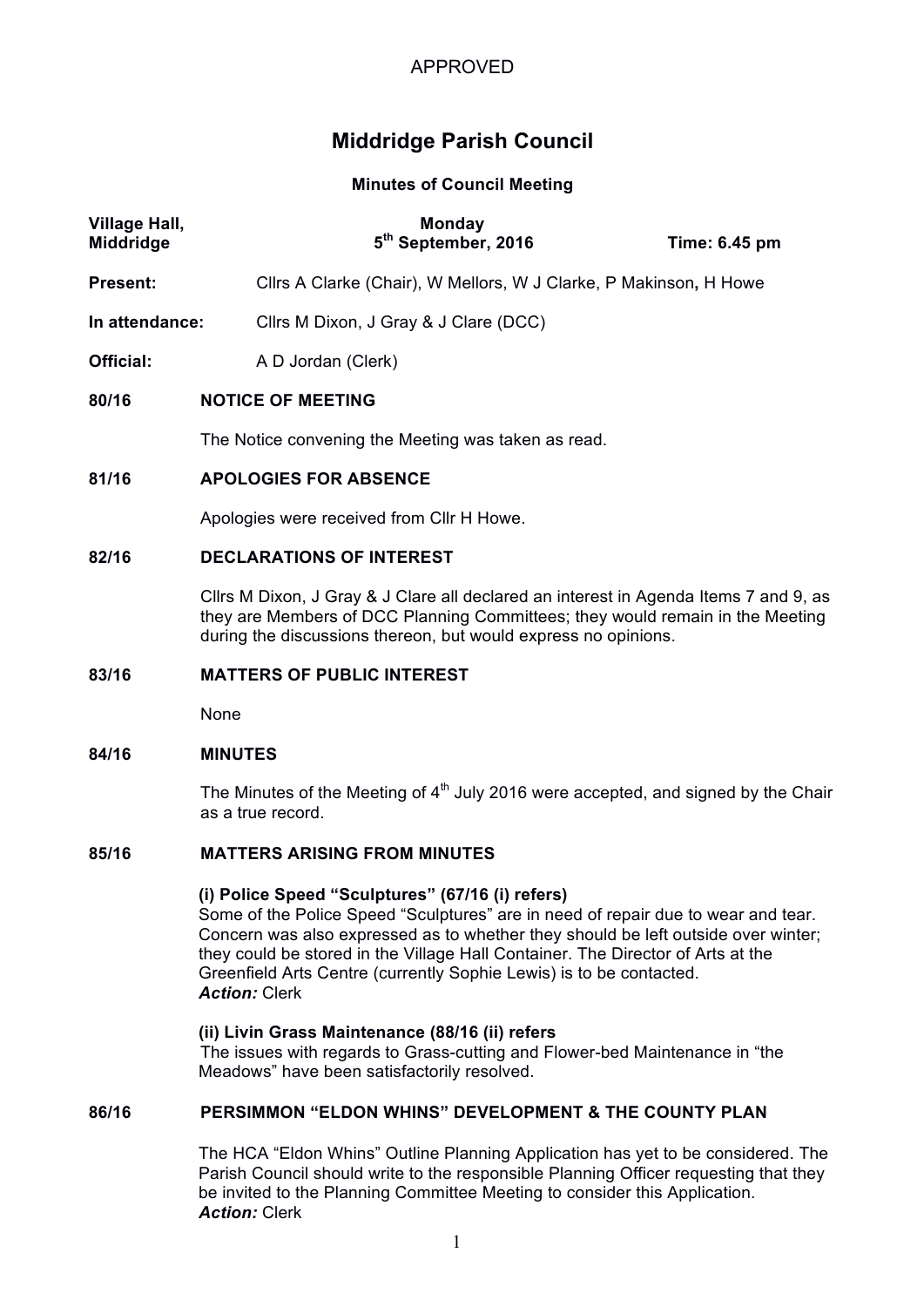# APPROVED

To date Persimmon have not submitted a Planning Application for their new proposed Development to the west of the proposed HCA Housing Development.

## **87/16 GROUNDS MAINTENANCE & GENERAL REPAIRS**

#### **(i) Parish Paths Maintenance & Modifications**

Nothing to report.

#### **(ii) DCC proposed Street Light Removal**

Efforts to contact DCC's Yvonne Edwards regarding the proposed DCC Street Light Removal Programme have failed. It was suggested that DCC's Head of Technical Services (John Reid) should be contacted about this matter. *Action:* Clerk

#### **(iii) Dog Litter Bins**

A Meeting has been arranged with DCC's Steven Bennett to discuss this matter.

#### **(iii) Village Green Trees**

A Tree on "the Dock" seems to have died from some disease, and concern was expressed as to this spreading. Also, a number of other Parish Council owned Trees arguably require attention. Since any such works would require Planning Permission, it makes sense to request expert advice from DCC. Cllr M Dixon suggested contacting Members Services (on 03000-268824) with a view to discussing this matter with a DCC Tree Expert. *Action:* Clerk

#### **(iv) "Six Houses" Bus Stop**

Following complaints from Jean Kidd of 16, Middridge Farms regarding the occasional failure of Buses to stop when travelling from Middridge to Newton Aycliffe, and difficulties for those of limited Mobility in alighting at this Bus Stop, and the involvement of the Clerk, DCC have agreed to provide a proper Bus Stop.

## **88/16 PLANNING APPLICATIONS**

A Planning Application has been submitted for 12, Northside Close, for the replacement of an existing Conservatory with a House Extension. Cllr W Mellors was not happy with this proposal, which involves a Flat Roof, which he considered out of character with other properties in the Village.

**RESOLVED** that the Parish Council has no Objection to make to this Planning Application.

#### **89/16 CHILDREN'S' PLAY AREA**

The Clerk's Monthly Inspection report was approved.

A Quotation for cleaning the Moss from the Senior Swings Base is still being sought. *Action:* Clerk

Following an Inspection, it was agreed that an appropriate laminated Notice for the Play Area can be attached to one of the Trees. *Action:* Cllr P Makinson & Clerk

# **90/16 C35 NEWTON AYCLIFFE TO SHILDON ROAD-TRAFFIC CALMING**

Nothing to report.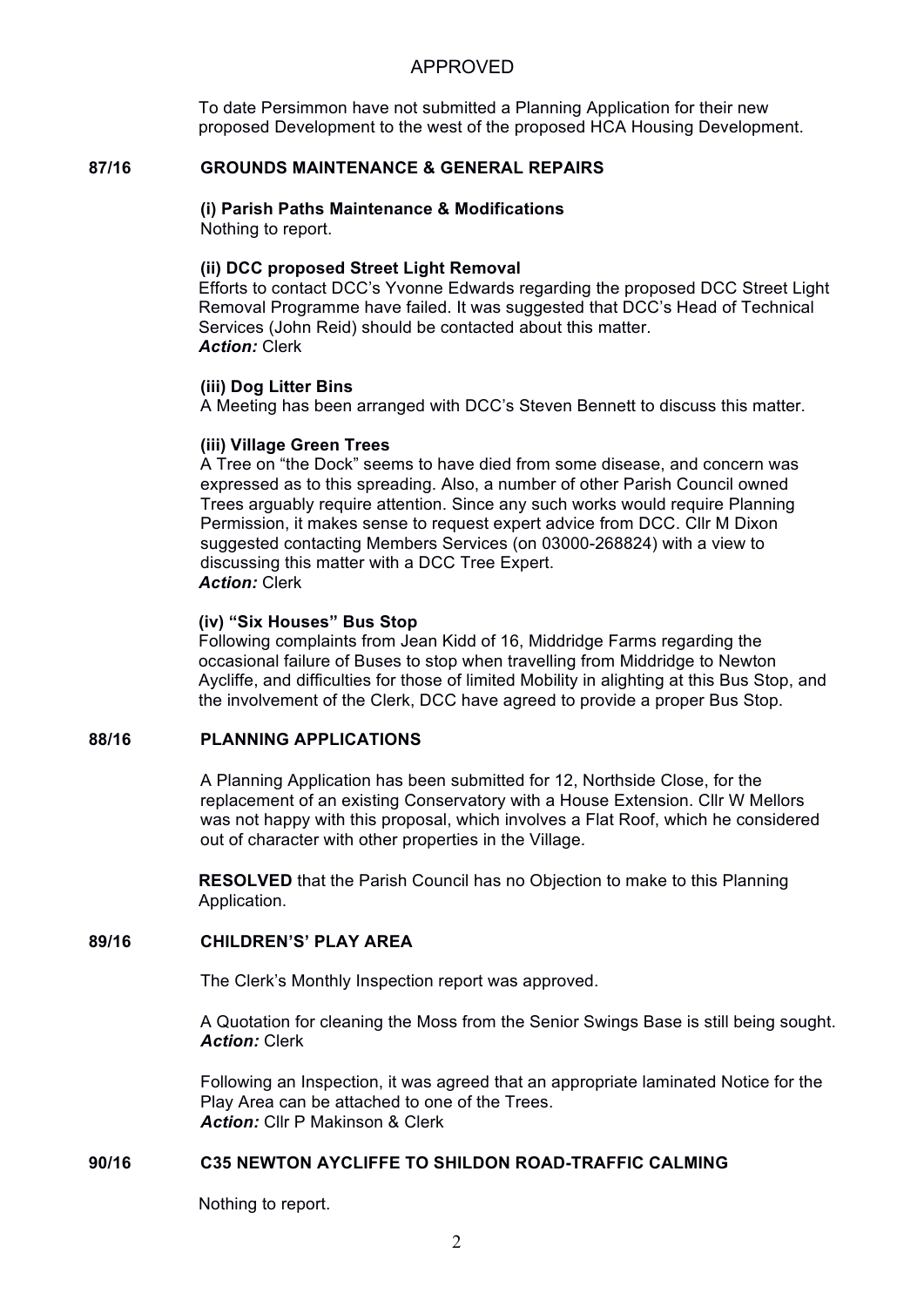# **91/16 NEIGHBOURHOOD PLAN**

The Draft Neighbourhood Plan is still being modified in line with the Yapton Neighbourhood Plan; this will be circulated prior to the next Working Group Meeting. *Action:* Cllr W Mellors

Following investigation, a possible Consultant to assist in developing the Neighbourhood Plan has been found, and a Meeting has been arranged to discuss his proposals.

#### **92/16 ACCOUNTS FOR PAYMENT**

There were no Accounts for Payment. DCC have written to the Parish Council, advising that as a result of changes to the Tax base and LCTRS Grant, next year's Precept will reduce by £50.43. Arrangements with the Pensions Regulator regarding compliance with the new requirements for Council Employee's Pensions are progressing. *Action:* Clerk

# **93/16 GAMP & CDALC**

DCC's Chief Executive is giving a Presentation on Medium Term Financial Planning at the forthcoming GAMP Board Meeting in the Village Hall, and as many people as possible are asked to attend; Brian Riley needs to be made aware of the limit on Hall Occupancy. Assistance will be required in preparing the Hall for the Meeting. *Action:* Cllr P Makinson & Clerk

Cllr A Clarke will attend the forthcoming CDALC Executive Committee Meeting.

#### **94/16 GENERAL CORRESPONDENCE**

The Middridge Village Association have written to the Parish Council expressing their thanks for their donation of £40 for a Fête Raffle Prize.

#### **95/16 OTHER MATTERS**

#### **(i) Christmas Tree & Lights**

The question of the supply of this year's Christmas Tree was discussed in view of the damage to last year's Tree, and the advantages of arranging for both the supply and the erection of the Tree by DCC.

**RESOLVED** that the DCC Quotation (£258) for a Christmas Tree be accepted. *Action:* Clerk

Possible replacement LED Christmas Tree Lights have been investigated in consultation with DCC; the agreed replacement Lights would cost £165. Our DCC Councillors kindly agreed to fund this expenditure from their Members Initiative Funds; Cllr J Clare will provide the necessary Application Form. *Action:* Clerk

#### **(ii) Village Website**

The proposal to add information regarding local MPs, DCC Councillors, and Contact Details for Services likely to be of interest to Residents, to the Village Website was discussed and agreed. Cllr J Clare will provide details of relevant DCC Services. *Action:* Cllr P Makinson & Clerk